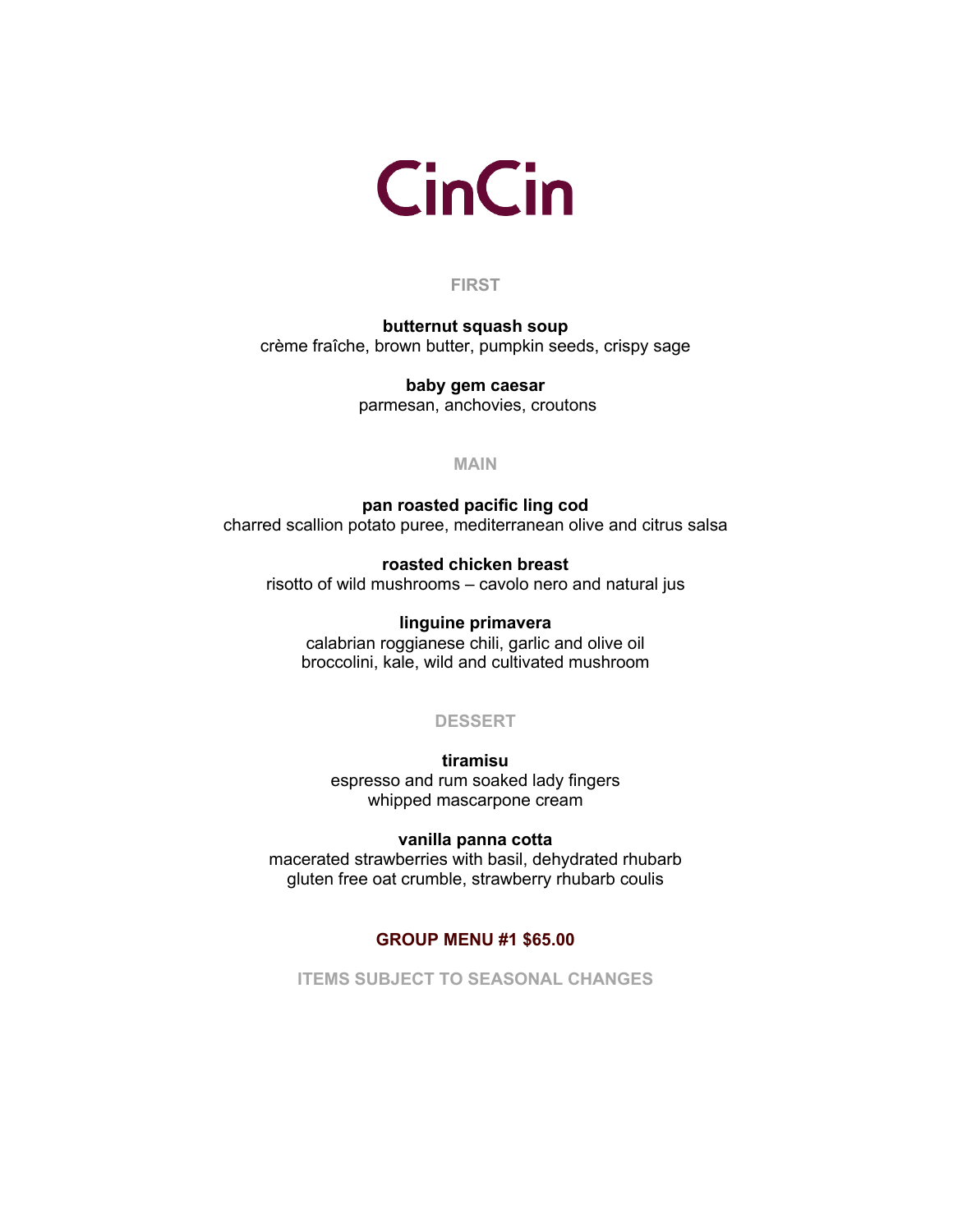**CinCin** 

### **FIRST**

## **butternut squash soup** crème fraîche, brown butter, pumpkin seeds, crispy sage

**whipped ricotta, golden and chioggia beet salad** 

smoked orange vinaigrette and toasted pistachios

**wood grilled prawn salad**  nocellara olives, radish and garlic chips charred citrus vinaigrette

**MAIN**

**roasted chicken breast** risotto of wild mushrooms – cavolo nero and natural jus

**sablefish from bc** roasted maitake mushrooms and olive oil mash brussels sprout leaves and truffle jus

**wood grilled tenderloin of beef**

potatoes with prosciutto and parmesan collard greens – salmoriglio

**vegetarian lasagna with arugula salad**

fresh pasta with tomato, parmesan and arugula

**DESSERT**

**tiramisu** espresso and rum soaked lady fingers whipped mascarpone cream

**vanilla panna cotta**

macerated strawberries with basil, dehydrated rhubarb gluten free oat crumble, strawberry rhubarb coulis

## **GROUP MENU #2 \$84.00**

**ITEMS SUBJECT TO SEASONAL CHANGES**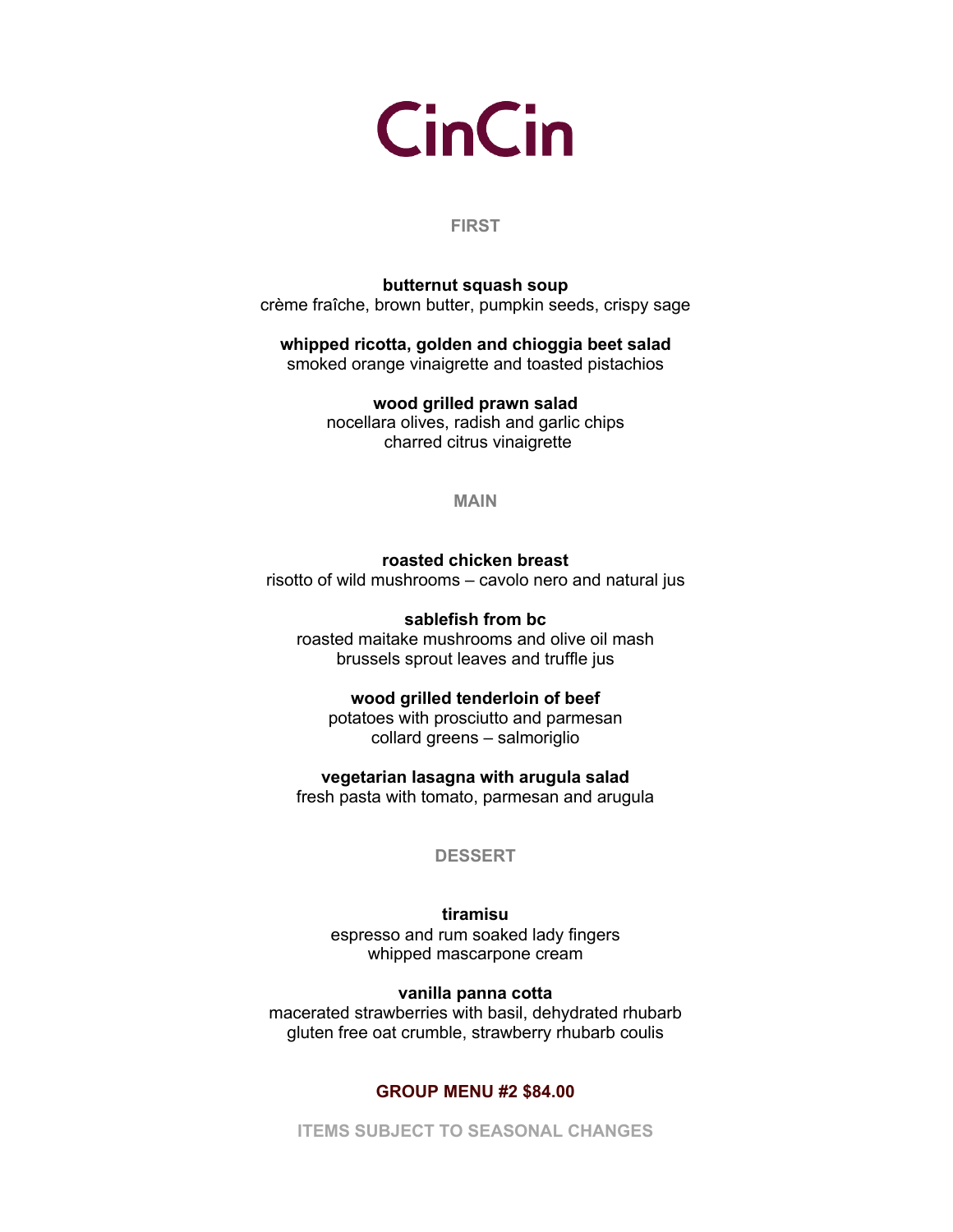# **CinCin**

## **FIRST**

**parmesan soufflé** twice cooked with spinach and fresh cream

### **wood grilled prawn salad**

nocellara olives, radish and garlic chips charred citrus vinaigrette

**beef carpaccio** burgundy truffle and truffle aioli, arugula, pecorino al tartufo

**MID**

**risotto of wild and cultivated mushrooms** fresh herbs – parmesan lace

**MAIN**

**sablefish from bc** roasted maitake mushrooms and olive oil mash brussels sprout leaves and truffle jus

**vegetarian lasagna with arugula salad** fresh pasta with tomato, parmesan and arugula

**alberta lamb rack**  castelluccio lentils, black kale, natural jus

**wood grilled tenderloin of beef** potatoes with prosciutto and parmesan collard greens – salmoriglio

## **DESSERT**

**chocolate mousse cake**  dark chocolate mousse, pistachio tuile, brandy cherries

> **house-made gelato** made with seasonal ingredients

**vanilla panna cotta** macerated strawberries with basil, dehydrated rhubarb gluten free oat crumble, strawberry rhubarb coulis

## **assorted petit fours**

## **GROUP MENU #3 \$102.00**

**ITEMS SUBJECT TO SEASONAL CHANGES**